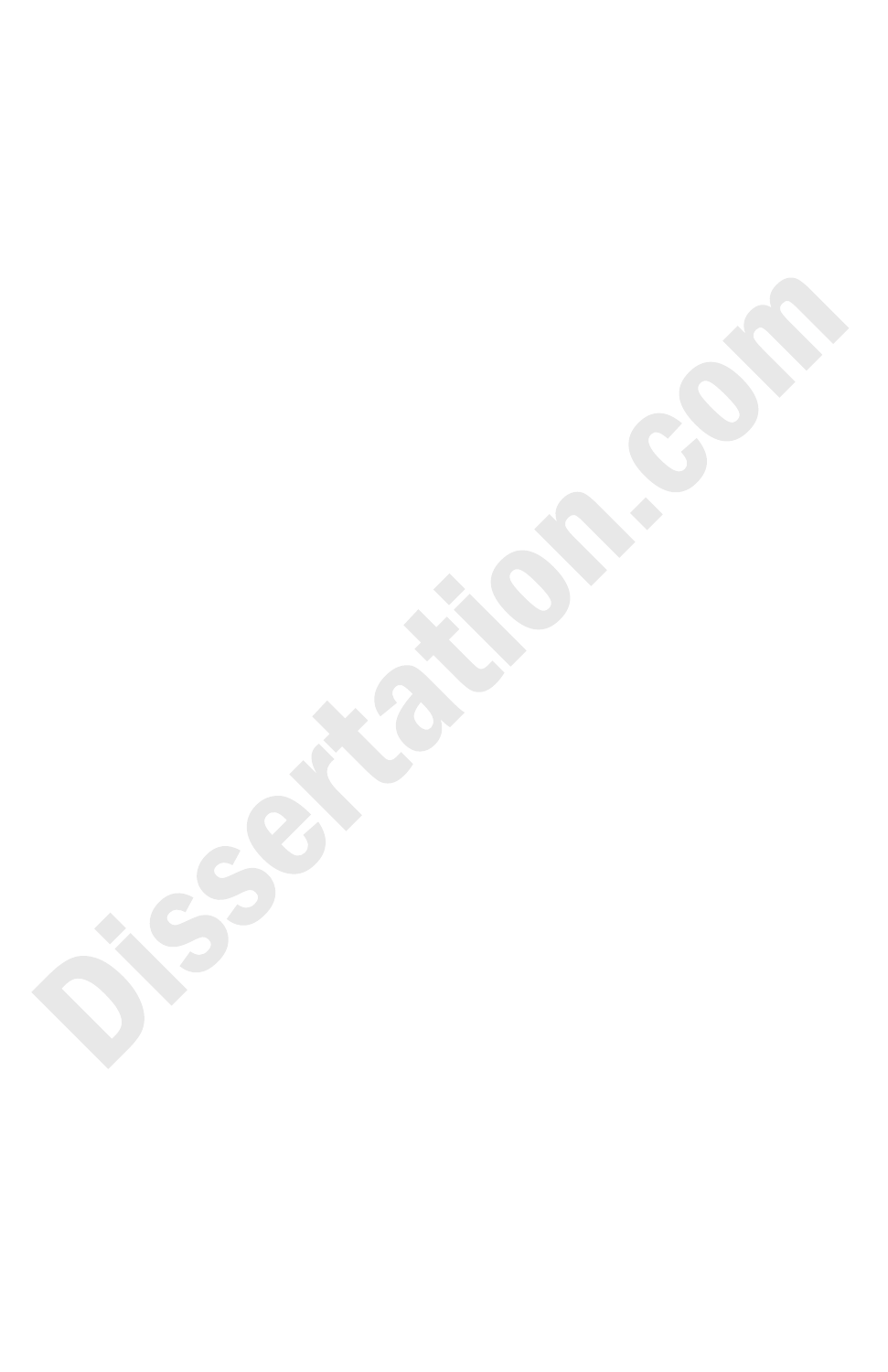# **ACADEMIC ACHIEVEMENT OF FIRST-GENERATION MEXICAN AMERICAN MALES IN A COMMUNITY COLLEGE**

**Carlos C. Peña**

DISSERTATION.COM

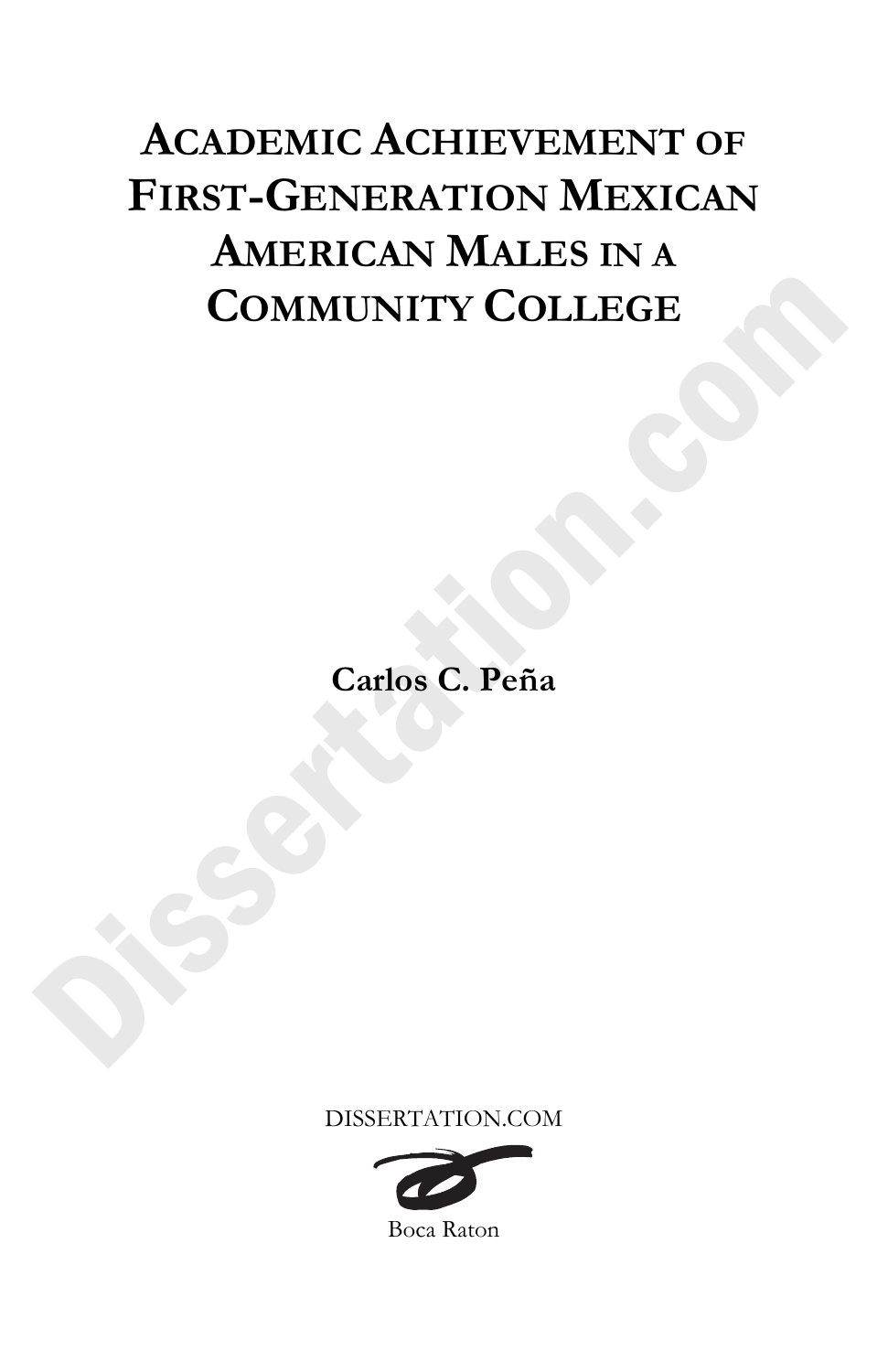*Academic Achievement of First-Generation Mexican American Males in a Community College*

Copyright  $© 2012$  Carlos C. Peña All rights reserved. No part of this book may be reproduced or transmitted in any form or by any means, electronic or mechanical, including photocopying, recording, or by any information storage and retrieval system, without written permission from the publisher.

> Dissertation.com Boca Raton, Florida  $USA \cdot 2012$

ISBN-10:  $1 - 61233 - 952 - 2$ ISBN-13:  $978 - 1 - 61233 - 952 - 8$ 

Cover image "Immigration Border" © Madartists | Dreamstime.com

Cover image "Graduation Day" © Can Stock Photo Inc. / Andres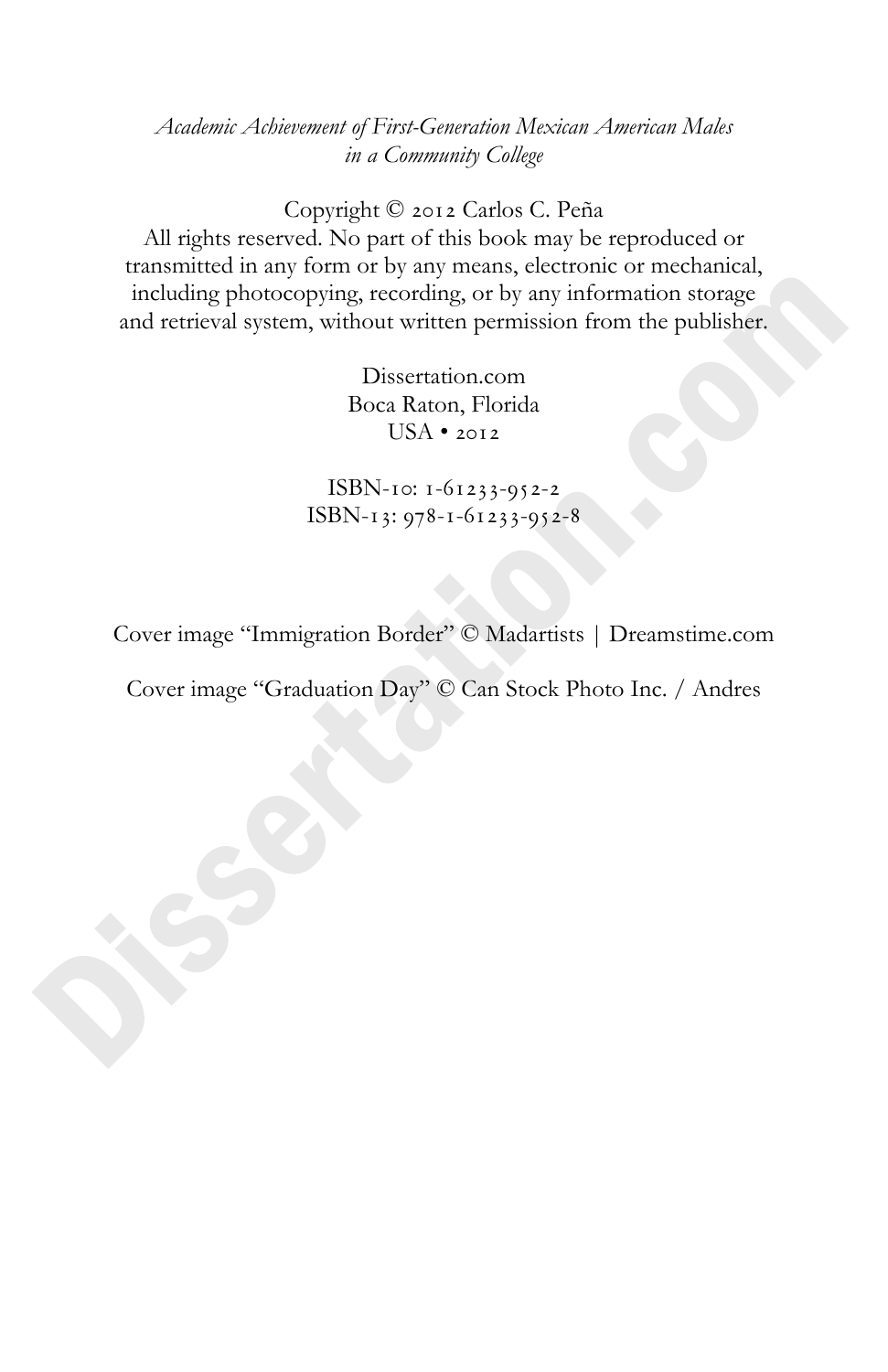## **ACKNOWLEDGEMENTS**

*Two roads diverged in a wood, and I, I took the one less traveled by, And that has made all the difference. -Robert Frost* 

I would like to thank my creator for my existence and for giving me the strength in finishing this terminal degree. I would like to also thank and express my deepest appreciation to my loving family, my beloved late maternal grandparents Juanita C. Peña and José D. Peña, and my dear late aunt María Guadalupe (Lupina) Talamantes. Without them I would not be here today. They were pillars in my upbringings and to my academic success. I would like to express special thanks to my parents Joel and Carolina Díaz for being there for me throughout this journey. Also I would like to thank my other family members, my brother-in-law and sister, Frank & Dahlia Jaramillo and family, my aunt Nevolena (Nevo) Talamantes and family, and to my uncle and late aunt, Roberto and Aurora Peña & family.

My greatest appreciations to my dissertation committee members who have supported and have tremendously helped me complete my dissertation. I would like to thank my dissertation chair Dr. Absael Antelo for supporting me in this endeavor. He was a true role model and mentor, very instrumental, supporting, and concern in my well-being and in finishing my doctorate. Also, he was always there for me and maintained much patience. I would like to thank Dr. Jessica C. Kimmel for her support and words of encouragement and inspiration throughout my years of classes and dissertation writing. Also, I would like to thank Dr. Gilberto Hinojosa for his much time and effort in providing me with a sense of writing direction and editing process during my dissertation. Again, forever I will be indebted to these three special people that provided wisdom and knowledge in this academic endeavor, my dissertation journey.

I would like to express my great appreciation and forever I will be indebted to my good friend and editor and fellow educator, Ricardo Martínez Jr. for his continuous support, encouragement and for putting up with me during my most difficult times during all my years of doctoral studies and dissertation process. Thanks Ric!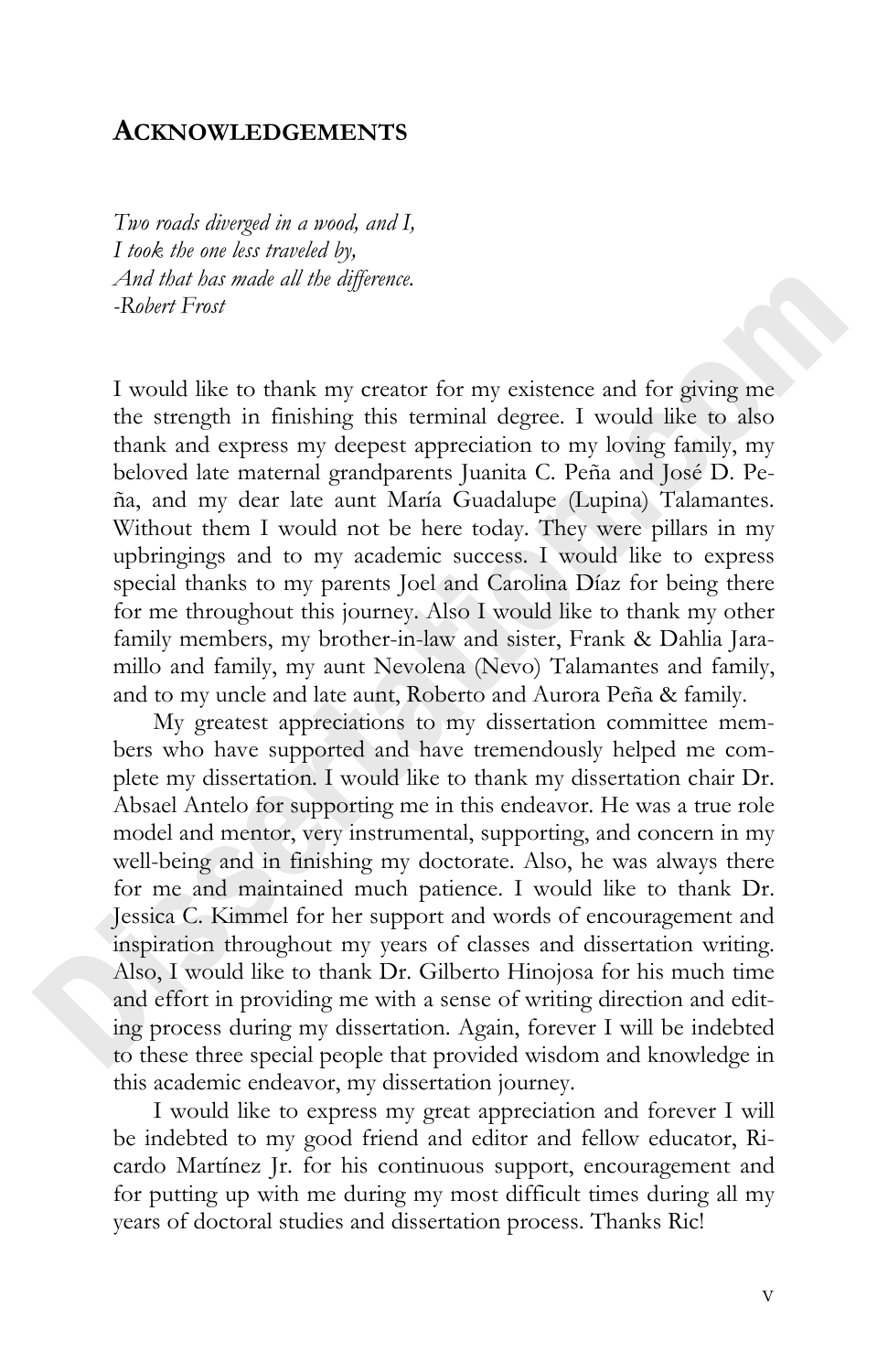#### FIRST-GENERATION MEXICAN AMERICAN MALES IN C.C.

I would like to thank my lifelong friends (class of '86) and fellow educators for believing in me, Humberto Sánchez, Sigifredo Sánchez, Ricardo Martínez Jr., and Adrian Zamora. I would also like to thank and acknowledge my university classmates primarily Claudia Verdin, Ph.D. and Dawn Ramirez, Ph.D. for their support during our doctoral studies at the University of the Incarnate Word.'

Finally I would like to express my appreciation and gratitude to the following educators, to my teachers and mentors, for their motivation, inspiration, and support. The following individuals played a vital role in my life that had a tremendous impact in my professional career: Sr. Dorothy Ettling, Ph.D. Professor, The University of the Incarnate Word; Sharon H. Herbers, Ed.D. Associate Professor, The University of the Incarnate Word; the late Richard Henderson, Ed.D. Professor, The University of the Incarnate Word; Ben Wilson Jr., Ed.D. & Ph.D. Professor Emeritus, Sul Ross State University Rio Grande College; Todd Russell Ph.D. Associate Professor, Sul Ross State University Rio Grande College; Celso Garza, Student Services Specialist & Counselor, Sul Ross State University Rio Grande College; Trinidad (Trini) Medina, school administrator, Dilley ISD; Juan José Ortiz, school administrator, Carrizo Springs CISD; Carlos Martínez Jr. Director of Bands at C.C. Winn High School, Eagle Pass ISD.; Eleazar S. Sánchez, retired educator, Asherton ISD, (Los Cuates) Ramon S. Sánchez, educator at Crystal City ISD, and Antonio (Tony) S. Sánchez, retired school administrator, Texas Youth Commission. And also many thanks to Anita Vigil-Easton, Administrative Secretary to the Dean of the Dreeben School of Education at the University of the Incarnate Word, for her prayers and support during my endeavor of studies and dissertation journey. Also I am indebted greatly and would like to thank Jeanette Curby for her wonderful and passionate work on my final editing draft of my dissertation at The University of the Incarnate Word, Graduate Studies & Research Department, and Terence Peak, Coordinator of Technology at The University of the Incarnate Word, for his patience and in helping get my technical editing done and for being always there to help.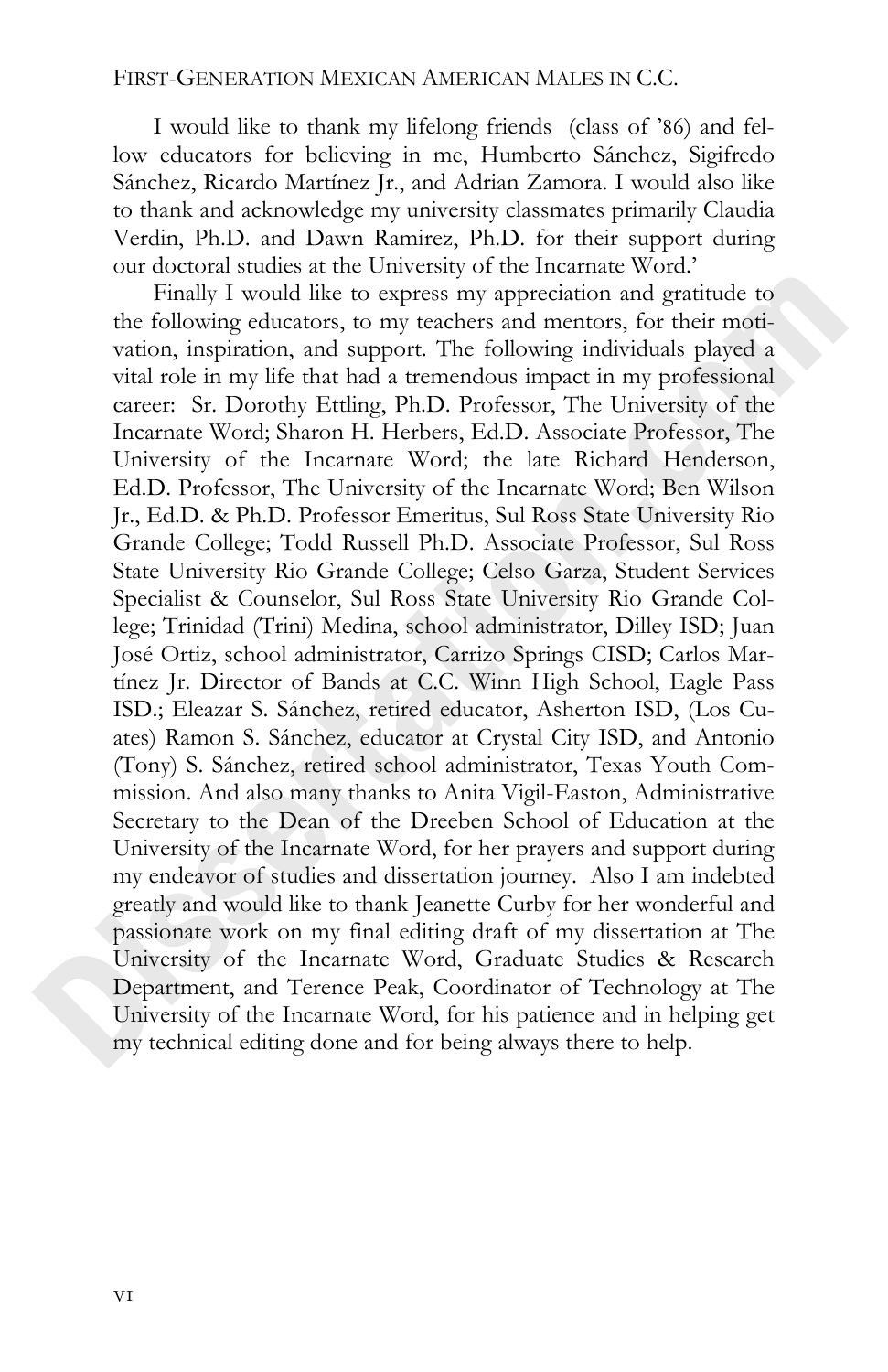# **DEDICATION**

*Every artist was first an amateur. -Ralph Waldo Emerson* 

This dissertation is dedicated to my high school band director at Asherton High School. An educator that impacted my life, he was my band director for at least a decade, during his tenure at Asherton. He revolutionized the world of academia in me at a young age. This person inspired and taught me to be competitive, and that with hard work, perseverance, and determination much is possible to accomplish your dreams. Forever I am indebted to his commitment and continuous support he contributed to me, throughout his early teachings, that were much evident and with tremendous results at Asherton High School, where I was his band student. The Mighty Trojan Marching/Concert Band, under his direction, received many UIL Sweepstakes and as well as many First Division awards including State Marching Contest appearances of which two were State Marching Championships,  $1984$  and  $1985$ . To an individual that motivated and inculcated in me to be a winner! This dissertation is dedicated to Mr. Carlos Martinez Jr., Director of Bands at C.C. Winn High School, Eagle Pass ISD. Mil Gracias! Mr. Martínez, se lo agradezco te todo corazón.

Con todo respeto,

Carlos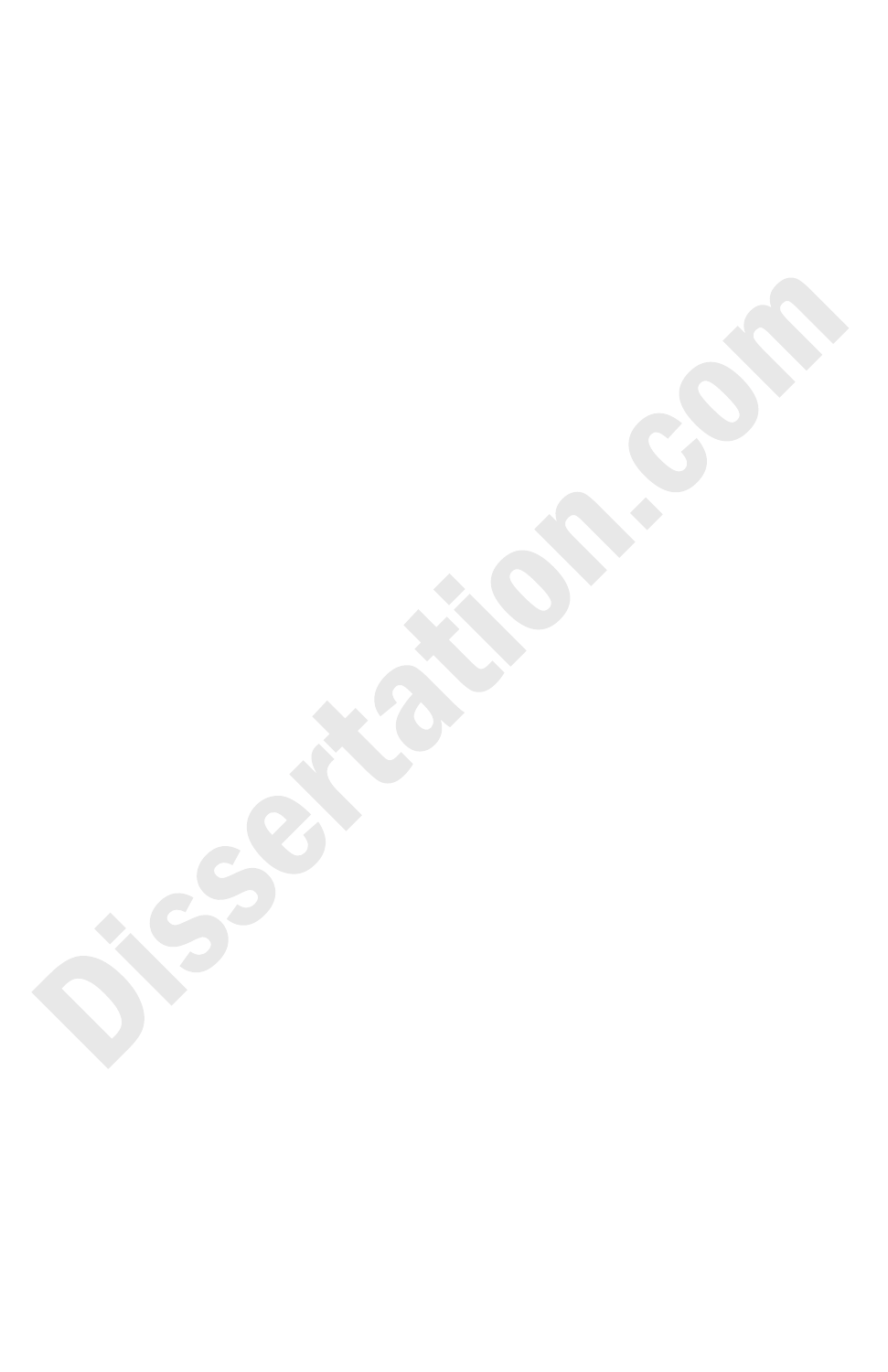# **ABSTRACT**

The purpose of this study was to examine the complexities of successful attainment and achievement of 10 Mexican American males in a rural Southwest community college. This study strives to offer insights concerning the questions: (a) what behavioral patterns of current family, peers, and conditions in school have influenced the educational decisions of these Mexican American males? (b) what social conditions motivate these Mexican American males to seek and achieve higher education despite adversity?

This qualitative research was also aimed at establishing and understanding how a selected number of Mexican American males have achieved academic success. The researcher chose 10 men with either an associate of arts or an associate of science degrees for an in-depth interview and used a semi-structured interview guide in an effort to prompt oral discourse. The interviewer posed questions concerning academic conditions, family impact, college environment, and financial issues. The responses to the questions led to similar themes involved in these students' course completion and graduation. The researcher used a theoretical framework using Bandura's *Social Learning Theory* (1977) in which he suggests that not only environmental factors, but motivational factors along with self-regulatory mechanisms affect an individual's behavior.

This research illustrated the conditions that facilitated reaching the participant's educational goal and mission, which was to complete a two-year degree at the community college. The inquiry examined the behavioral patterns that have been an influence on the educational decisions of these Mexican American males, and what social conditions have motivated them to seek and achieve higher education despite adversity.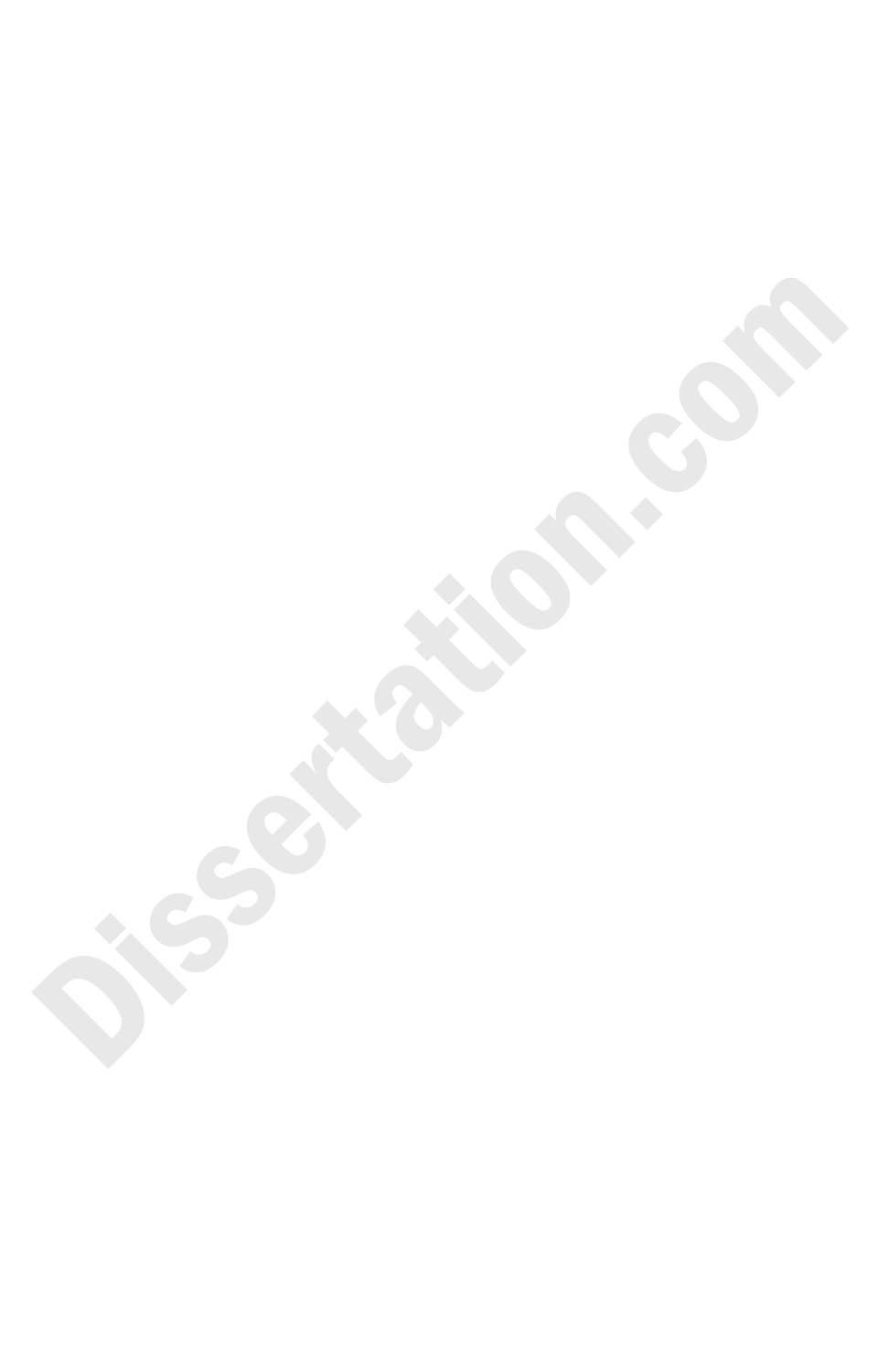# **TABLE OF CONTENTS**

| т            |
|--------------|
|              |
|              |
|              |
|              |
|              |
|              |
|              |
|              |
| $\mathbf{2}$ |
|              |
|              |
|              |
|              |
|              |
|              |
|              |
|              |
|              |
|              |
|              |
|              |
|              |
|              |
|              |
|              |
|              |
|              |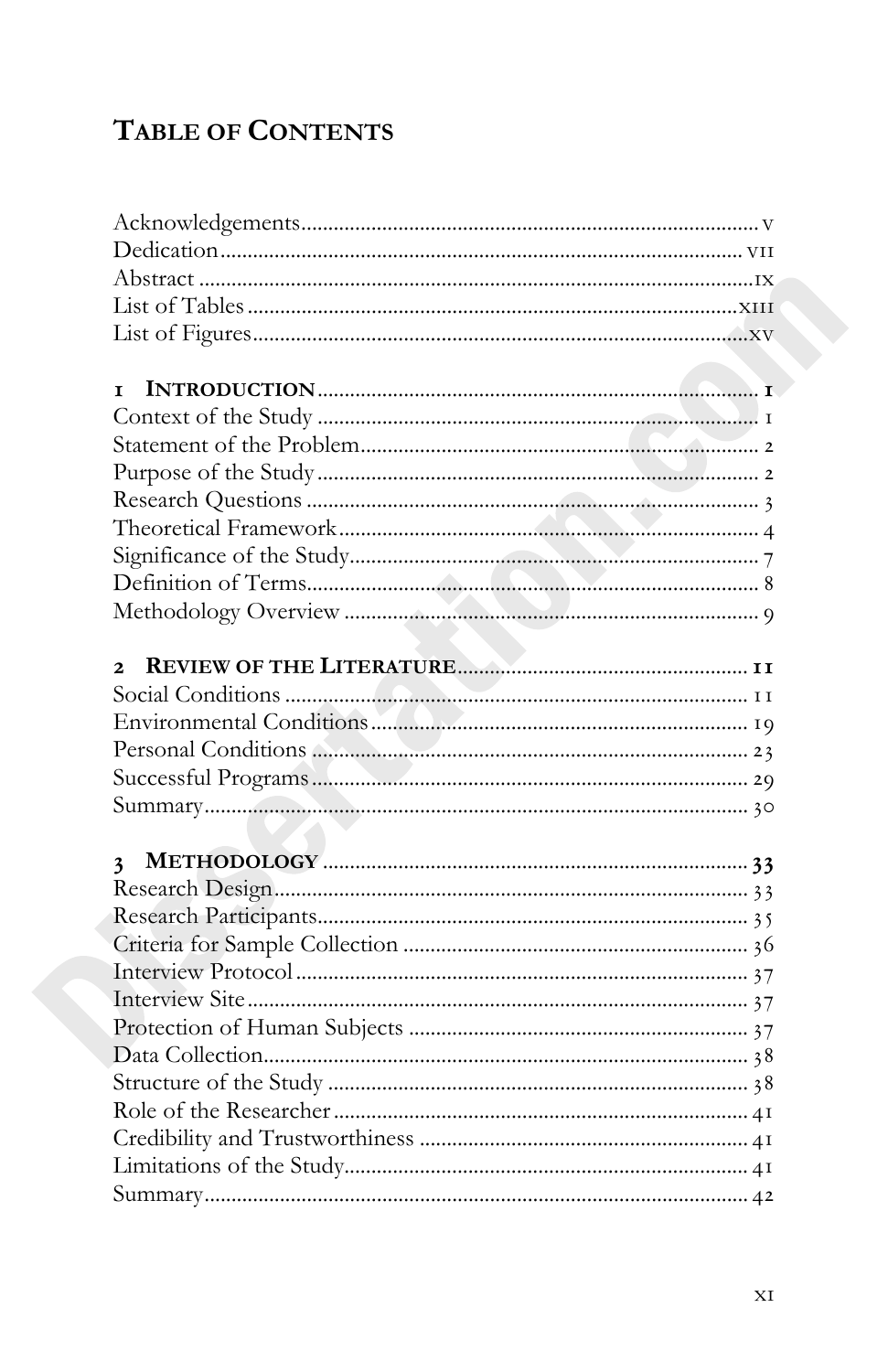| 5 DISCUSSION, RECOMMENDATIONS, AND CONCLUSIONS 91 |  |
|---------------------------------------------------|--|
|                                                   |  |
|                                                   |  |
|                                                   |  |
|                                                   |  |
|                                                   |  |
|                                                   |  |
|                                                   |  |
|                                                   |  |
|                                                   |  |
|                                                   |  |
|                                                   |  |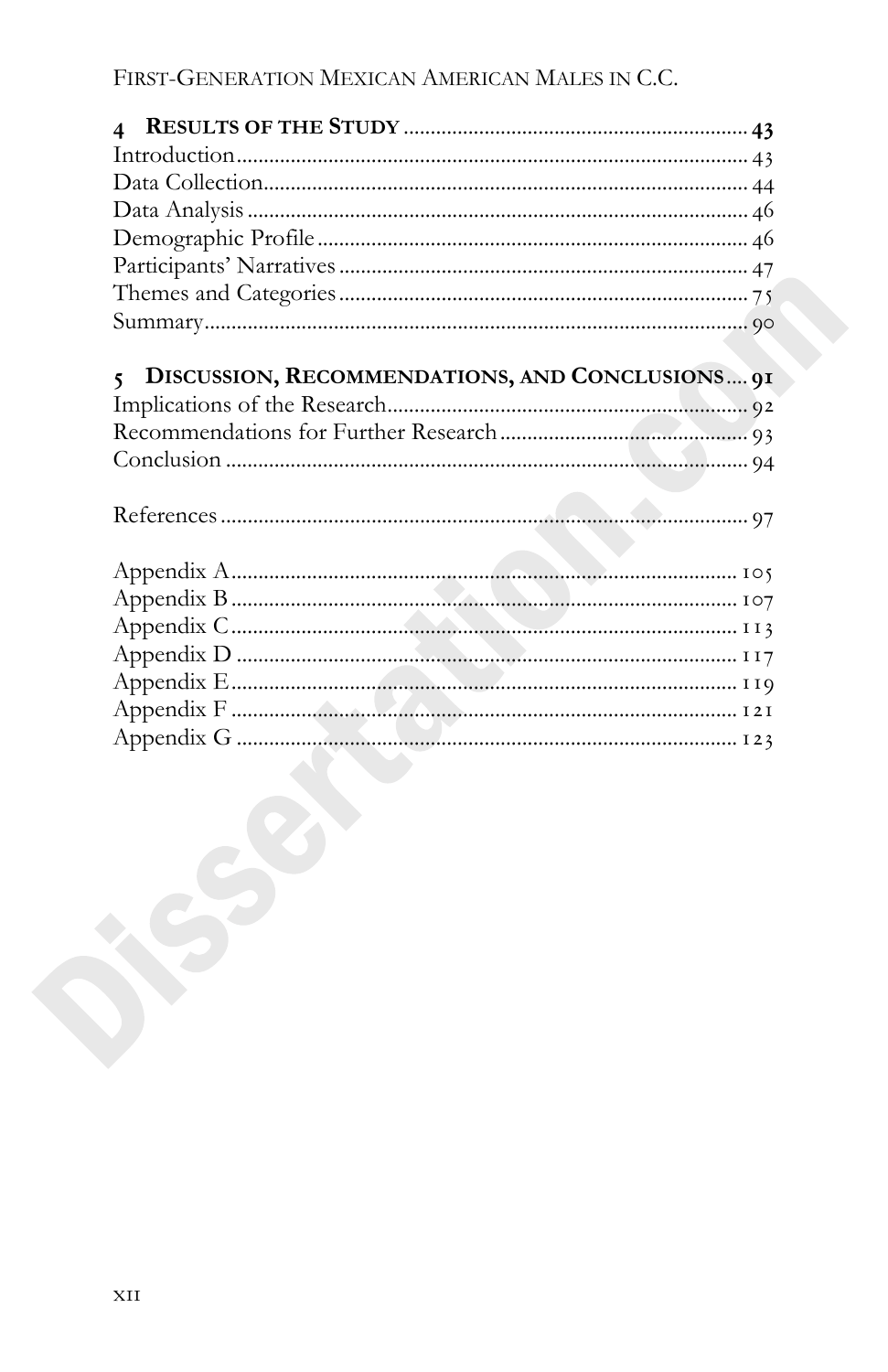# **LIST OF TABLES**

| Table 1. Associates Degrees awarded by year (2007-2008)  40 |  |
|-------------------------------------------------------------|--|
| Table 2. Demographics of Participants' Overview 47          |  |
|                                                             |  |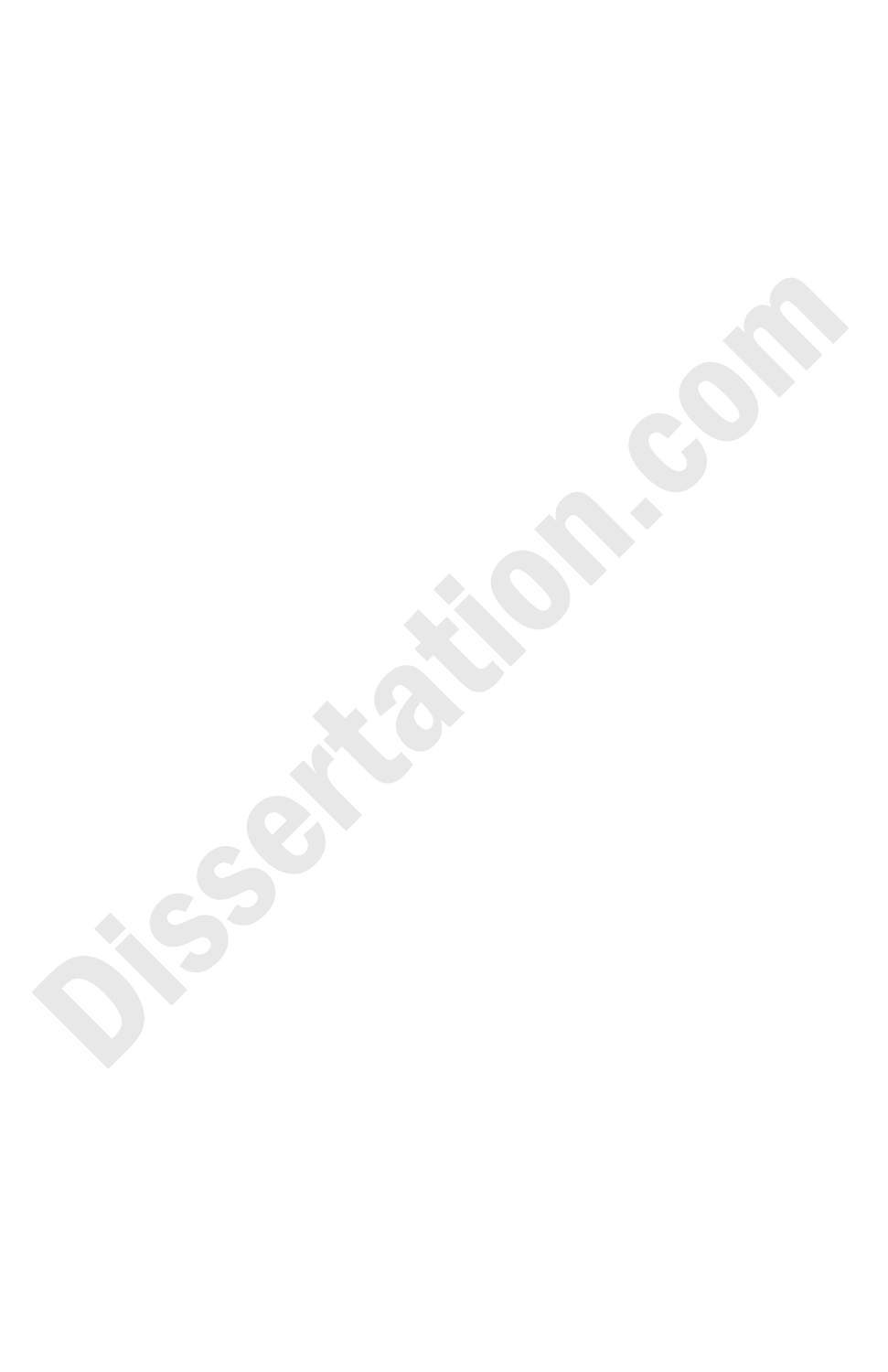# **LIST OF FIGURES**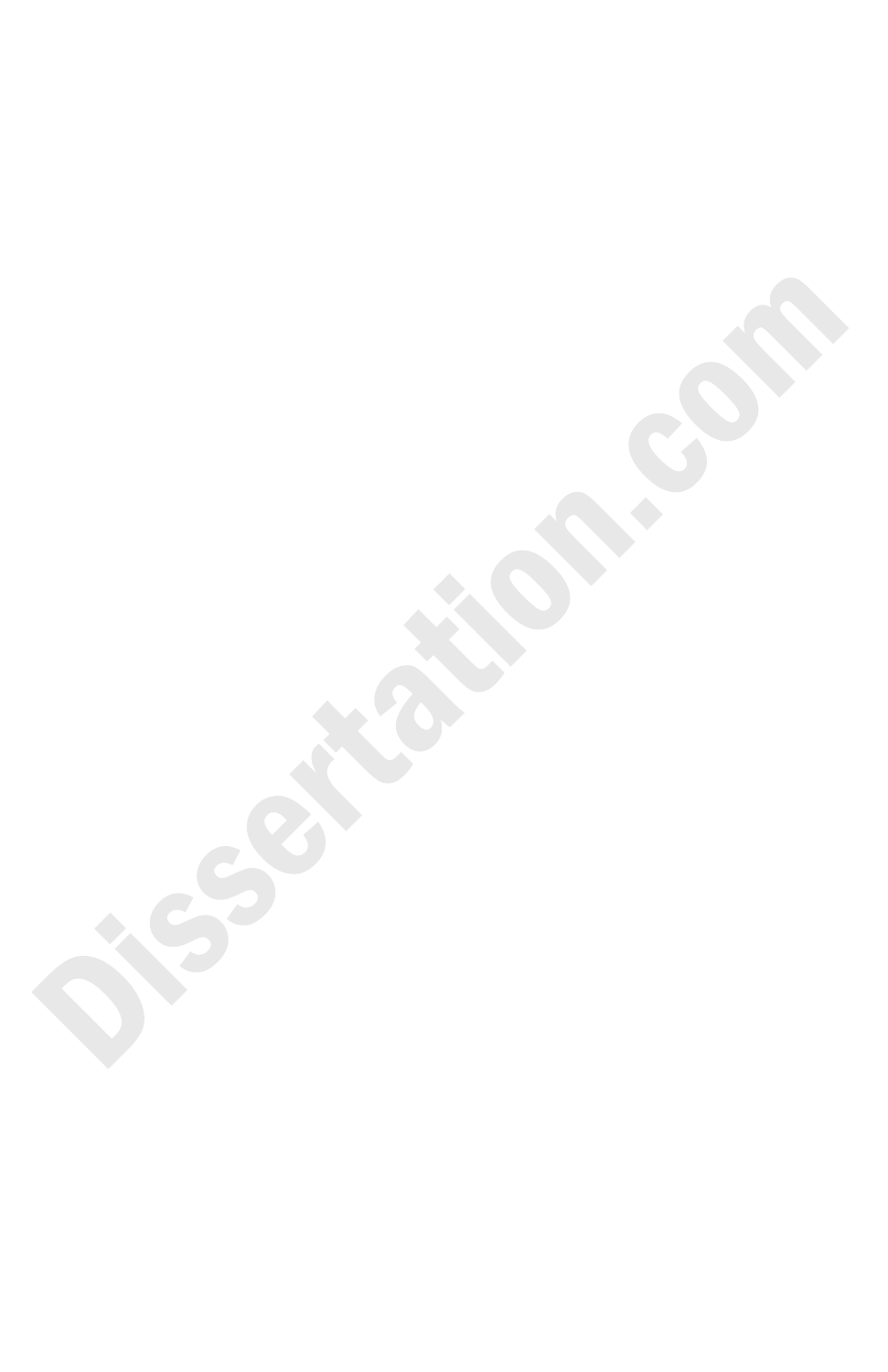# **CHAPTER INTRODUCTION**

The achievement of Mexican Americans in higher education continues to be a major concern. The success and failure of these students are of national interest. This is especially relevant because of the high non-completion rates in higher education among these groups of students. Burns (2010) focused on the academic achievement of students in community colleges, indicating that at that time special programs are needed to address the attrition problems of Mexican American students. The plans and remedies are based on important studies that have contributed to the achievement of Mexican American students to make significant steps to address their attrition rate.

 This research focused primarily on factors that contribute to the success of first- generation Mexican American males at a community college in South Texas. The project explored the completion of a two-year degree of male students by interviewing these men from a local community college that serves an area of  $I$  counties in South Texas.

# **Context of the Study**

The community college is a two-year institution (which will be referred to South College) of higher learning that grants certificates and degree programs in a total of 24 fields. This institution had a total student enrollment of  $6,235$ , with  $4,318$  being classified and selected as full-time in Fall 2010. Fifty-eight percent of the students are female and  $42\%$  are male. In addition, the ethnic makeup is as follows:  $82\%$  Mexican American,  $14\%$  White (non-Hispanic),  $2\%$ Black, and  $2\%$  being classified as "other." There are  $174$  faculty members, 112 of whom are employed full-time, and 62 part-time. The staff is made up of  $229$  full-time and  $193$  part-time, totaling  $422$ . The total faculty and staff of 596 serve the main campus, and four satellite campuses. The college has served an  $11$ -county area of Southwest Texas since the institution was established in 1946 (South College,  $(2010)$ .

 Even though large numbers of Mexican Americans continue their education at community colleges, there are still many students that dropout after the first semester (Saenz, 2002). Because of their open door policy, community colleges boast of high enrollment, but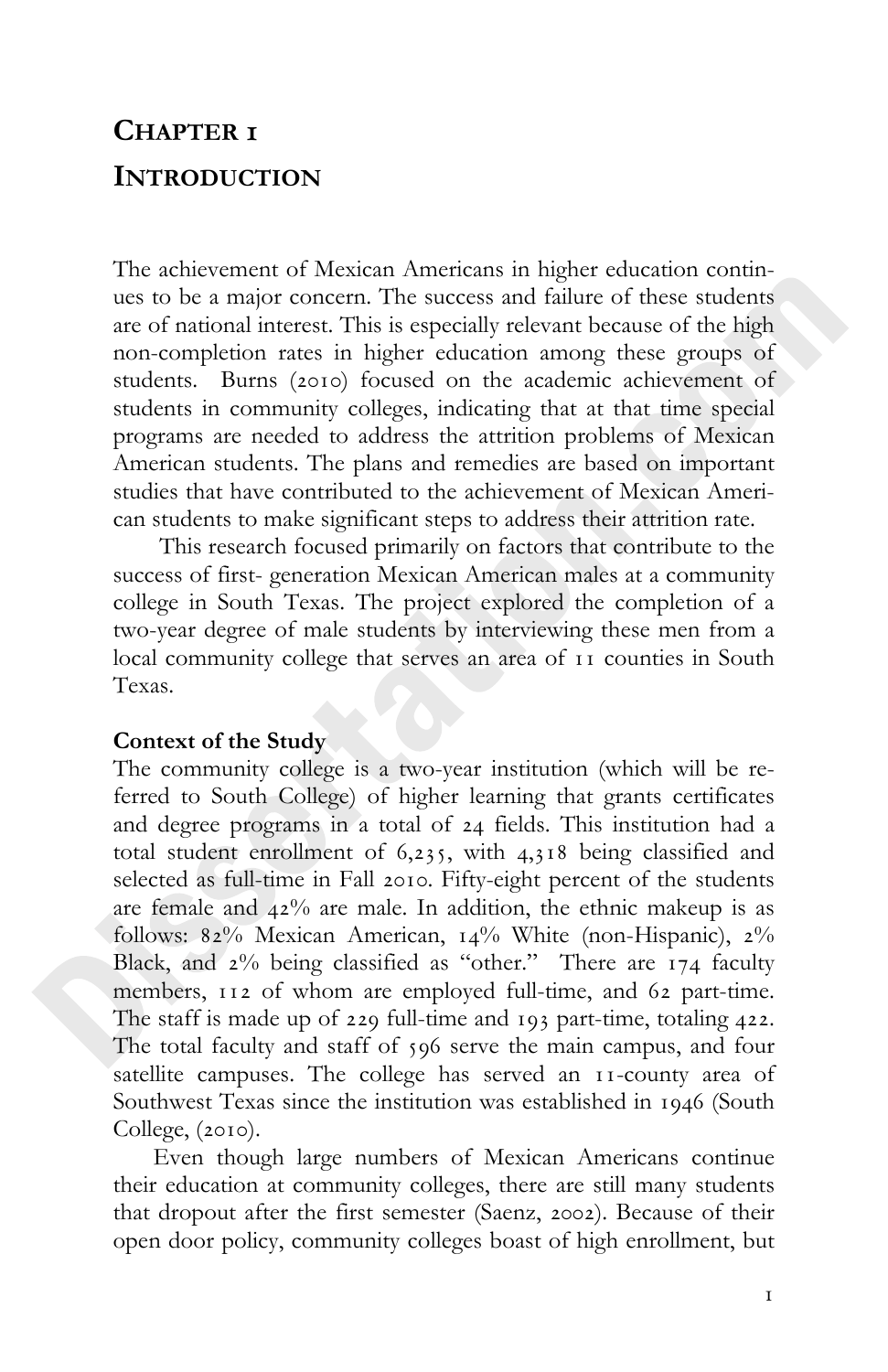graduation rates are actually poor. The Mexican American completion rate is significantly low at  $18\%$  (Burns, 2010). Indeed research by Valencia (1994) and Burns (2010), indicates that Mexican Americans historically have had the lowest college graduation of all subgroups in the United States. While college dropout rates are not exclusively a Mexican American problem, the extremely low rate for this group may reflect a negative college experience for Mexican American students which impedes developing a sense of achievement. Indeed, completing college and getting a degree has become a difficult goal for many Mexican American students. In this particular setting, Mexican American male students will undoubtedly benefit from understanding the conditions that foster their academic achievement. This study intended to explore those achievement factors in a community college.

### **Statement of the Problem**

Historically, Mexican Americans have been portrayed as low achievers who lack basic skills, have poor motivation, and who are overrepresented in special education classes (Blai,  $1972$ ). There is abundant literature that attests their failure to integrate into the American higher education system. While states and the federal government have tried to close the educational gap with different programs, it remains to be seen if these efforts will be successful. The educational problems are compounded by the fact that the Mexican Americans population growth rate is increasing, while their attrition rate at higher learning institutions remains disproportionately low. What must be explored are the conditions influencing first time Mexican Americans who enter college and are able to overcome significant hardships and graduate (Burns, 2010).

One theorist who has made significant contributions to the development and understanding of social learning behaviors in individuals is Albert Bandura. Perceptively, he looked at factors beyond the environment that contributed to personal growth and determination. The researcher used his learning theories, complemented with those of other researchers to demonstrate what differences in the education of Mexican American males in a community college.

#### **Purpose of the Study**

The purpose of this study was to examine the complexities of successful attainment and achievement of 10 Mexican American males in a rural Southwest community college. This research included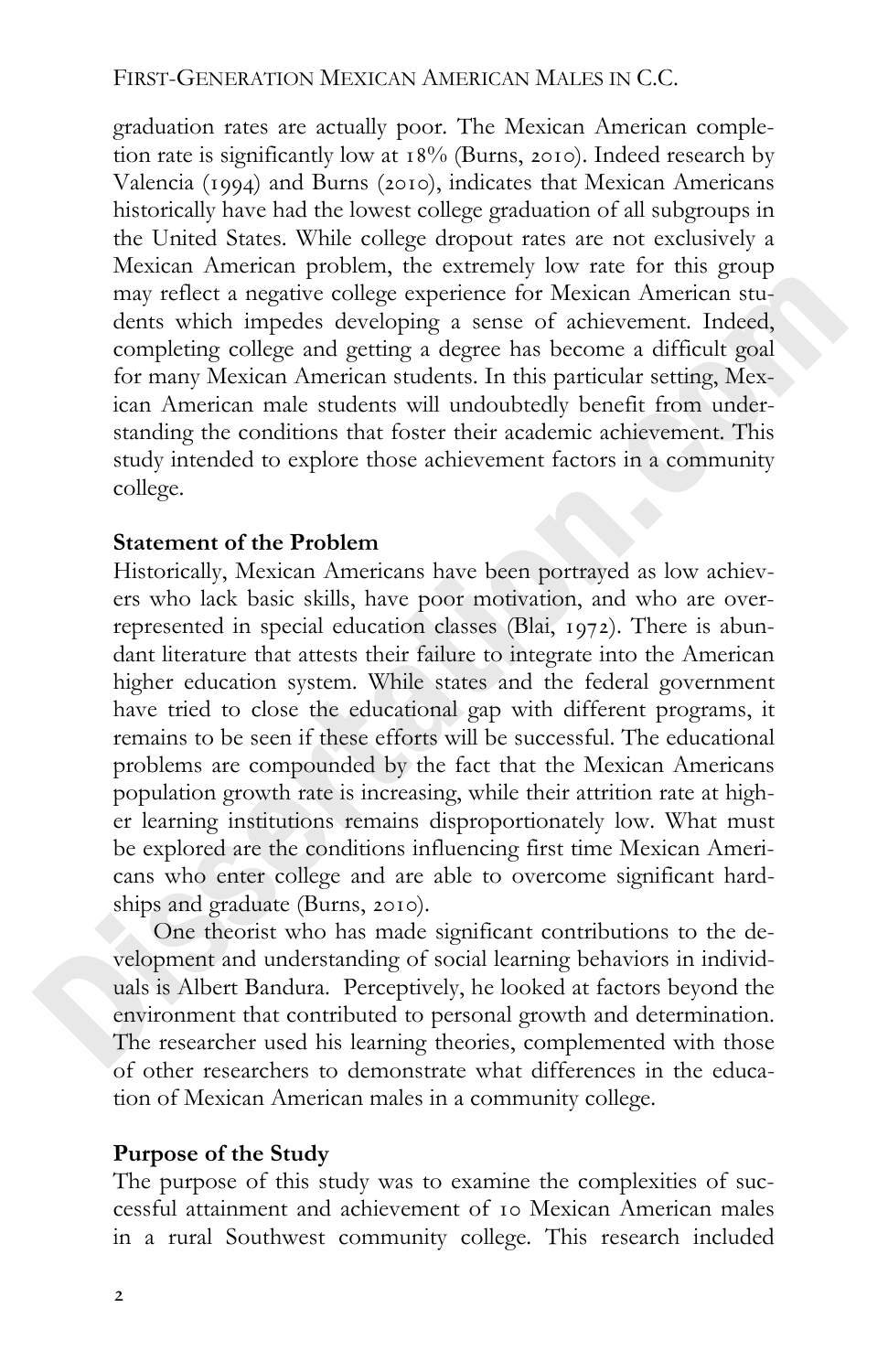males who have pursued different areas of study and who come from a variety of socio-economic backgrounds. The study focused on first-generation college students over a two-to-three year period. It investigated some of the challenges that Mexican Americans faced during their years at a community college and how these and other challenges were resolved as they continued their studies. The study identified, described, and analyzed the silent conditions that promoted or discouraged these college students. The exploration of first semester, first-generation Mexican American males is important because the attrition rates for these students are particularly high between the first and second semester. Students continue their studies, the attrition rates drop, although students face other academic and personal problems in the ensuing years. Community colleges need strategies to retain students, and there are few programs that have successfully addressed retention. These programs all include a blue print of in-depth orientations to college, proactive advising, early warning systems, and well-organized academic support services  $(McGlynn, 2007)$ .

According to McGlynn,  $(2007)$  these institutions' programs: (a) have an institutional focus on student retention and outcomes, not just on enrollment; (b) offer targeted support for underperforming students; (c) have well-designed, well-aligned, and proactive studentsupport services; (d) provide support for faculty development focused on improving teaching; (e) experiment with ways to improve the effectiveness of instruction and support services; (f) use institutional research to track student outcomes and improve program impact and; (g) manage the institution in ways that promote systemic improvement in student success.

It was important to focus the plight of first semester students and understand their problems in the following semester in order to develop programs that are relevant to their needs. This was researched through discussion/interviews and surveys of participants' perspectives.

#### **Research Questions**

The study was guided by the following research questions:

 What behavioral patterns of current family, peers, and conditions in school have influenced the educational decisions of these Mexican American males?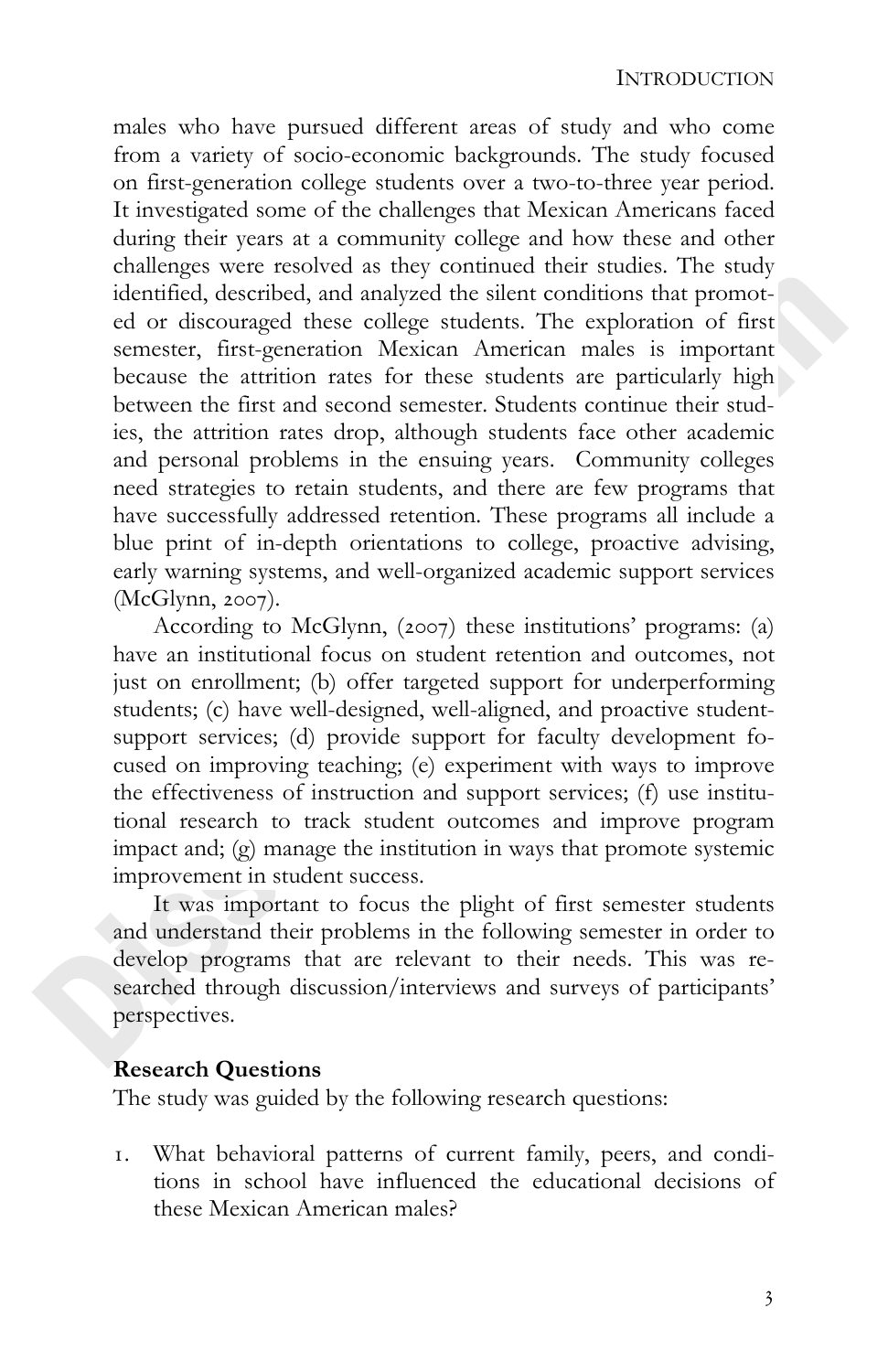## FIRST-GENERATION MEXICAN AMERICAN MALES IN C.C.

 What social conditions motivate these Mexican American males to seek and achieve higher education despite adversity?

## **Theoretical Framework**

This research looked closely at the behaviors of successful students. How is it that two students of similar environments succeed in two very different academic trajectories? Can human behavior be acquired and regulated? Bandura, (1977), suggested that not only environmental factors, but motivational factors and self-regulatory mechanisms, affect an individual's behavior.

> Learning would be exceedingly laborious, not to mention hazardous, if people had to rely solely on the effects of their own actions to inform them what to do. Fortunately, most human behavior is learned observationally through modeling: from observing others one forms an idea of how new behaviors are performed, and on later occasions this coded information serves as a guide for action. (Bandura, 1977, p.  $23)$

Each person has, within his environment, experiences that shape and form future behaviors and attitudes that will ultimately lead to academic success or failure. In addition, it has been widely acknowledged that experiential and physiological influences interact in subtle ways to determine behavior (Banudra, 1977).

> Social learning theory, later renamed social cognitive theory to more accurately reflect its emphasis on both learning and cognition, has been predominantly in adult learning, …, Bandura's theory provides a robust set of propositions that are definitely useful. (Gibson,  $2004$ , p.  $193$ )

Bandura contended that many of our actions are learned through observations and modeling of others. Bandura  $(1977)$  and Crain  $(2011)$  that not all behaviors observed are learned. Conditions involving both the learner and the model can play a vital role in the process of social learning and its success. Bandura  $(1977)$  described certain requirements and steps that must be followed. These are the steps according to Bandura that are involved in the observational learning and modeling process: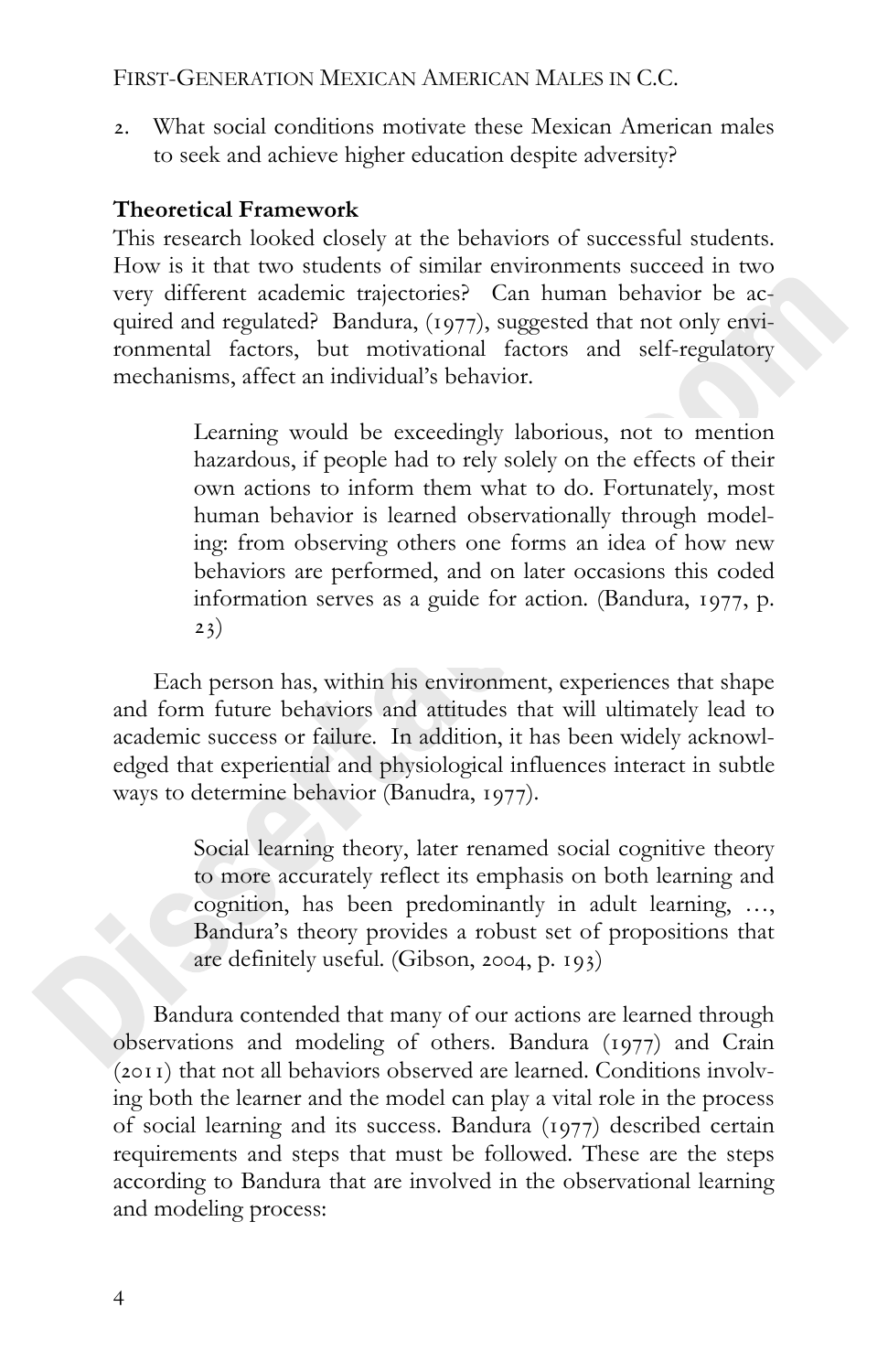

*Figure .* Social Learning Theory Process. Text from Social Learning Theory, Bandura 1977, p. 23.

Bandura  $(1977)$ , stated that the process of social learning theory consits of four main components: Attention Process, Retention Process, Reproduction Process, and Motivational Process. The attention process is the need to pay attention, and distractions do hinder and have a negative effect on observational learning. These include the arousal level, past reinforcements, and modeling which occur and affect the Mexican American male participants. The retention process is the ability to retain information which is vital to the learning process. Symbolic coding, cognitive organization, and repeated rehearsal are vital in the process of retention and its impact on the observational learning of the participants study. The reproduction process is being able to perform the behavior observed. It is imperative to acquire the physical capabilities to use feedback, and to have self-observation, to be able to reproduce and duplicate what has been learned. Finally, the motivational process, which is based on reinforcement and punishment, involves elements important for observational learning to take place. Also examining the role of external reinforcement, self-reinforcement and vicarious reinforcements (empathy or *consejos*) plays into the motivational procsess of Mexican American males. These elements that are part of the observational learning theory certatinly have an impact on the culture, customs, and traditions of the Mexican American males.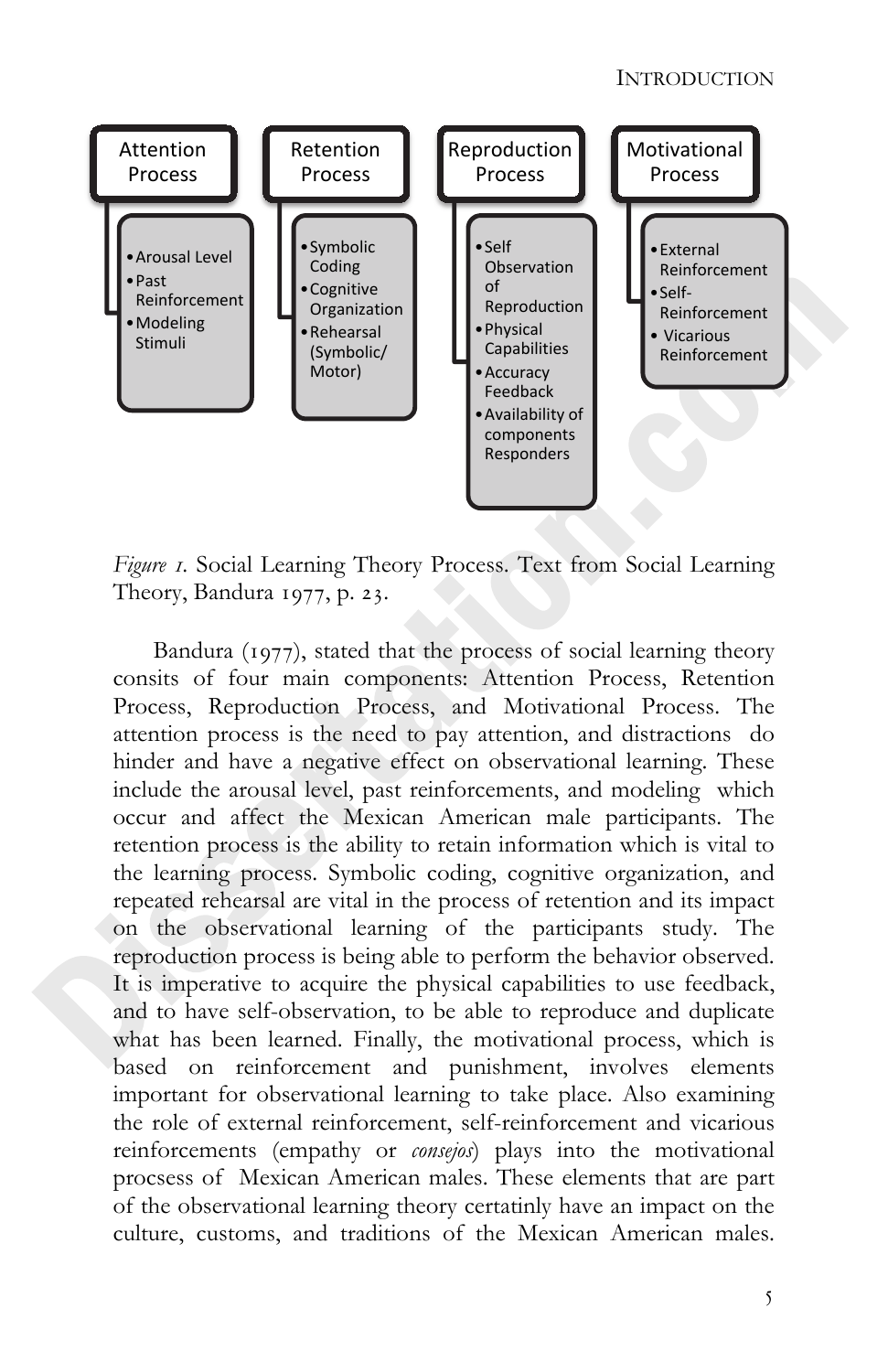These steps are important in the modeling process of Banduras' Social Learning Theory (Bandura, 1977).

> The functional value of the behaviors displayed by different models is therefore highly influential in determining which models people will observe and which they will disregard. Attention to models is also channeled by their interpersonal attraction. Models that possess engaging qualities are sought out, while those lacking pleasing characteristics are generally ignored or rejected. (Bandura, p. 24)

 Learners will extract from repeated observations and modeling what they perceive as "appropriate" and bring them into their own repertoire of behaviors. Modeled behavior is most likely to be adopted if the behavior results in outcomes that are valued by the individual more than the behavior's negative effects.

"Another influential source of social learning is the abundant and varied symbolic modeling provided by television, films, and other visual media" (Bandura,  $1977$ , p. 39). It is through these varied media that different behaviors are shaped and new social attitudes adopted. As this type of symbolic modeling increases, the influence of traditional role models plays a less important role in social learning.

Bandura contended that motivational conditions affect behavior and can encourage new behaviors. Newly modeled behavior can have an impact on previously learned behavior positively or negatively, depending upon the frequency in which the new behavior is modeled (Bandura, 1977; Crain, 2011).

Cultural patterns of behavior are regulated and transmitted through social systems at various steps of development. A family can only provide some modeling for conduct; other influences and sources will provide skills and behaviors that are required at varied stages of social development. While parents usually initiate their child's educational aspirations, the child can also be encouraged further by teachers and peers. Parents contribute in the gradual development of behaviors, belief systems, and attitudes necessary for achieving academic success.

 Self-regulation is considered one of the components in social learning theory. "Self-regulation is when the individual has his own ideas about what is appropriate or inappropriate behavior and chooses actions accordingly" (Ormond, 1999, p.  $\beta$ ). An individual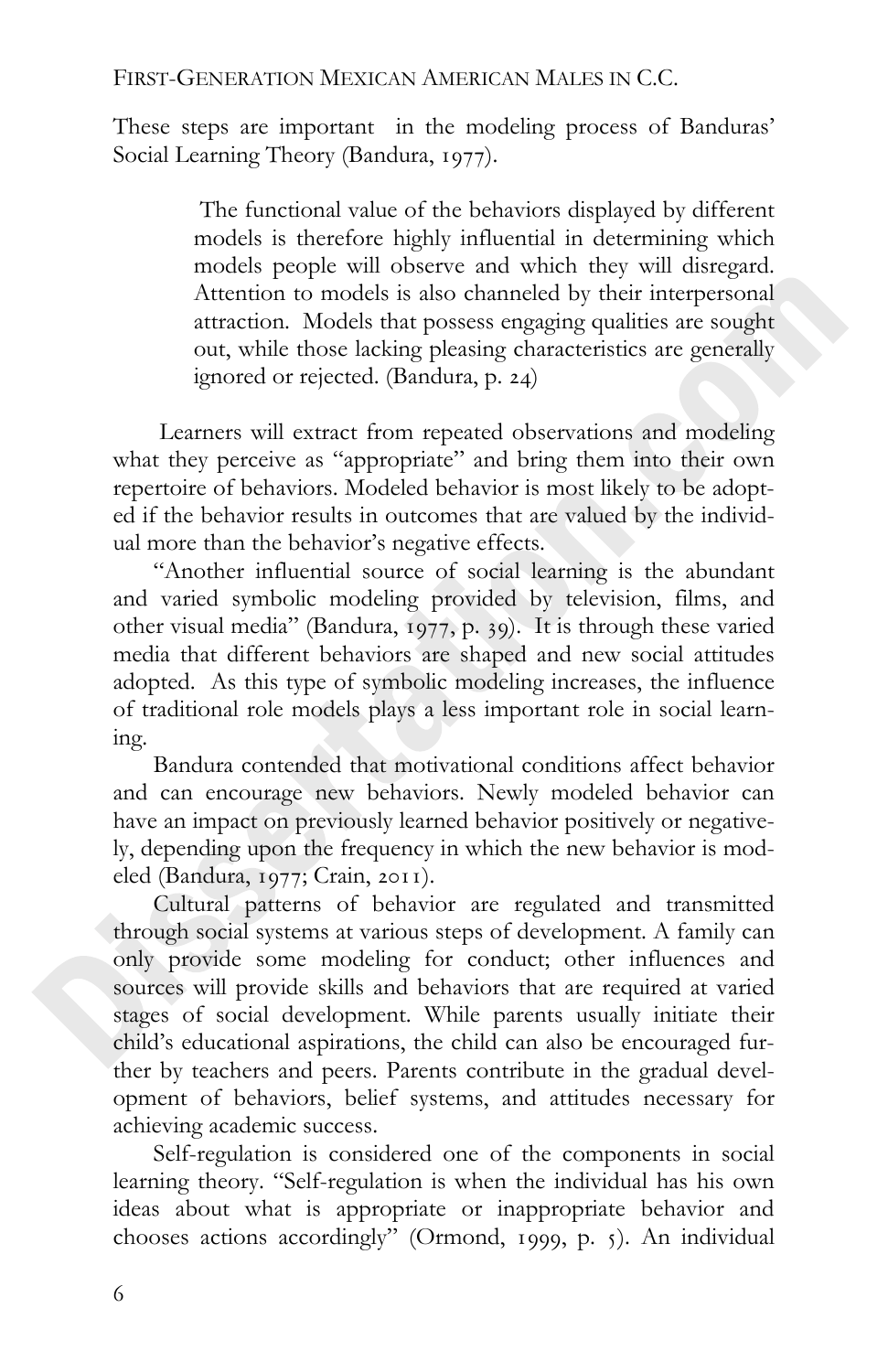will eventually respond to his own behavior in either an approving or disapproving way, depending on how it compares to standards that have been set forth by others. The second step in the self-regulation process is judgment. In this step an individual will compare observed behaviors with standards and rules set forth by himself or by society and his environment. The final step in this process is self-response. During this step an individual will look at the behavior or action and judge whether or not he has attained a particular standard. If the standard has been achieved he will reward himself accordingly. If however, the individual does poorly, he will administer a punishing self-response (Bandura, 1977).

## **Significance of the Study**

The college enrollment of Mexican Americans has increased over the last few years, but the graduation rates have not increased for this research population. The issues related to attrition must be further investigated. The research approach must deal with interpreting the data from a student's perspective to understand the problems and ascertain what factors contributed to first-generation college student achievement.

 Large numbers of Mexican Americans are attending community colleges because of the increasing population of that group. But there are also a large number of Mexican American students who do not advance beyond their first semester (Aguirre & Martinez, 1994; Burns,  $2010$ ).

 While acknowledging that mixing personal experience with research has its problems, sometimes a researcher's biases cannot be dismissed. Noting the researcher's personal experience, and the fact that previous literature does not deal with such specific subject matter, this research is relevant in addressing student success. This researcher, an adjunct psychology instructor at the selected college, has noticed that every spring semester there is a noticeable absence of students**--**those who do not return for their second semester. A review of the literature did help clarify a number of pertinent aspects of this study, the literature may be lacking in answers to the specific research problem dealing with academic success (Whitman, 1998), and this study hopes to remedy that. The literature is generally deficient in addressing specific conditions that may contribute to the success of Mexican American male students after their first semester in college. The questions as to what specifically contributes to the achievement of Mexican American male students are simply not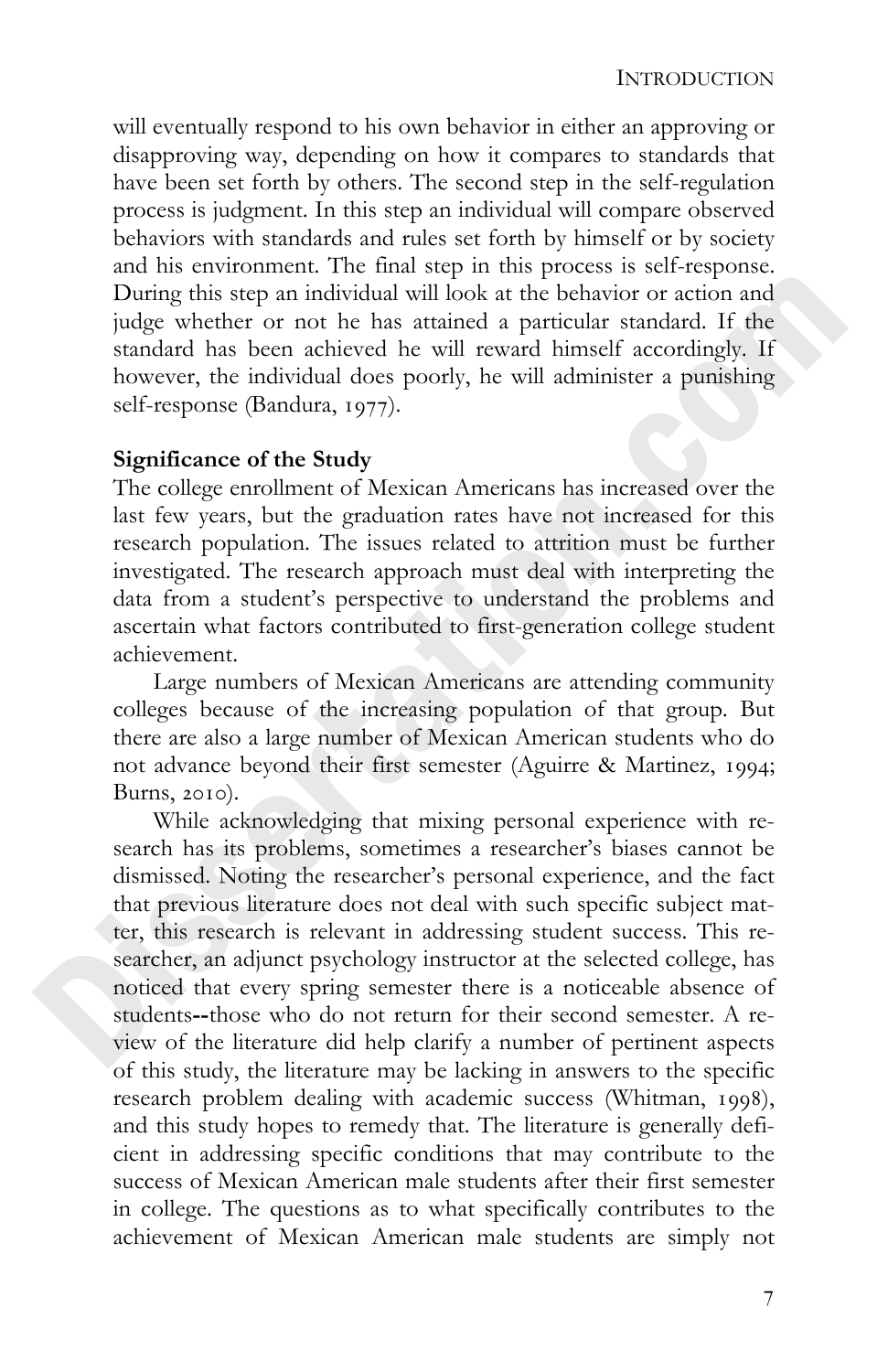FIRST-GENERATION MEXICAN AMERICAN MALES IN C.C.

adequately addressed in previous research (Aguirre & Martinez, 1994; Burns, 2010).

# **Definition of Terms**

To specify the central phenomena of this investigation the following terms are defined:

| Community College: | This is a two-year institution of higher<br>learning; in this study, a college in South<br>Texas.                                                                                                                                                                                                                                                                                                                                                                                                                           |
|--------------------|-----------------------------------------------------------------------------------------------------------------------------------------------------------------------------------------------------------------------------------------------------------------------------------------------------------------------------------------------------------------------------------------------------------------------------------------------------------------------------------------------------------------------------|
| Chicano:           | In the 1960s, 'Chicano' was revived as a<br>political term that implied not just a na-<br>tionality or ethnicity but a counter-<br>hegemonic worldview. The term, never<br>simple, has undergone re-examination in<br>recent times. Some redefinition has been<br>sparked by the massive increase in Latinos<br>from Central and South America, as well as<br>México, which has spurred re-examining<br>nationalism and its relationship to interna-<br>tionalism, and other questions (Martínez,<br>E. & Elbaum M. (2005). |
| Hispanic:          | Referring to peoples of Spanish, Latin<br>American, and South American heritage<br>(Martínez, E. & Elbaum M. (2005).                                                                                                                                                                                                                                                                                                                                                                                                        |
| Familism:          | A model of social organization, based on<br>the importance of the family group and its<br>well-being placed against the interests and<br>necessities of each one of its members<br>(Vega, 1990).                                                                                                                                                                                                                                                                                                                            |
| Mexican American:  | A term used to describe group designation<br>of all the participants. Persons of Mexican<br>descent of either one or both parents or<br>grandparents living in the United States, to<br>include individuals who identify themselves<br>as Mexican Americans. This is the term<br>that the researcher will use to identify the                                                                                                                                                                                               |